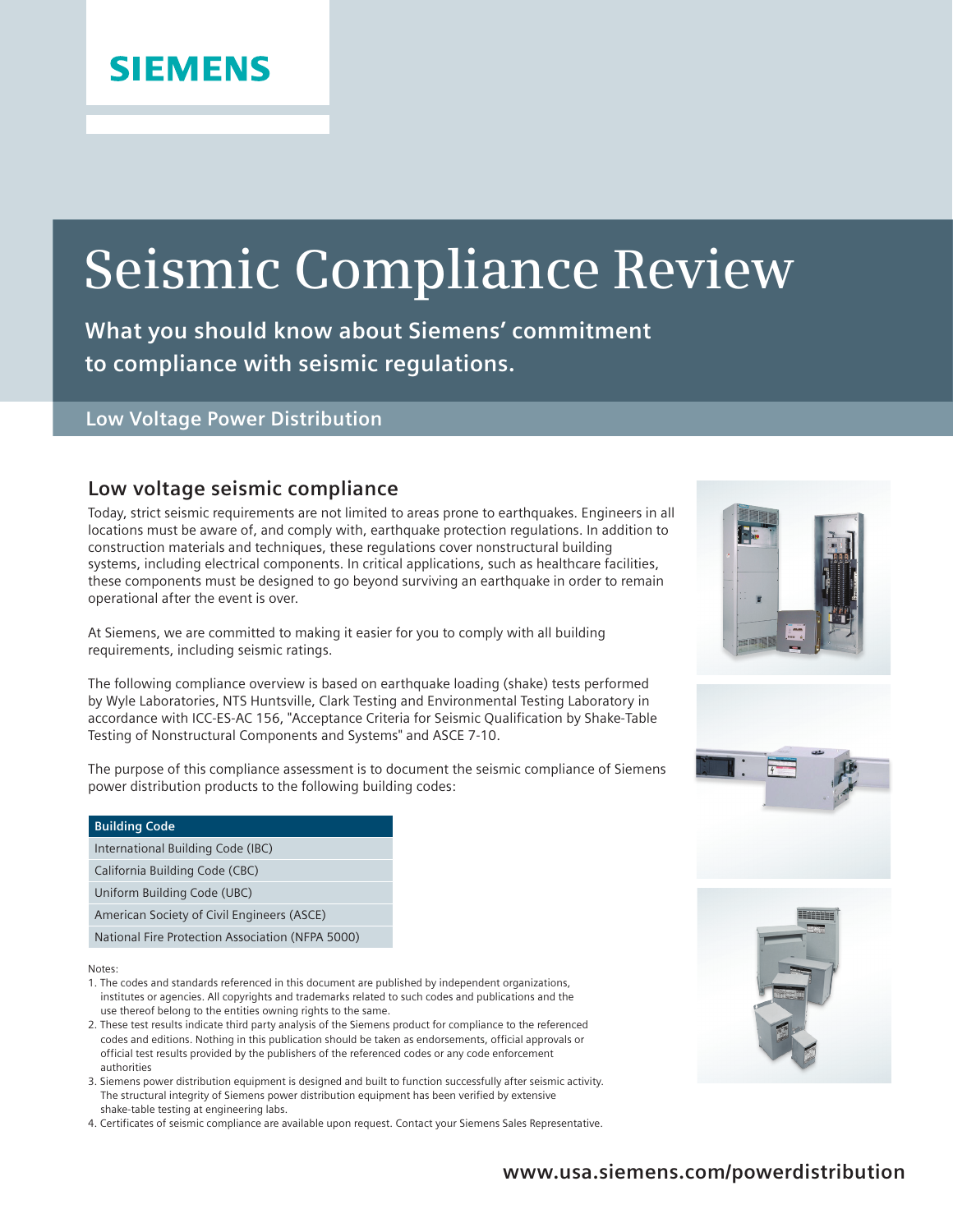|                 |                                                                                        | <b>Maximum Level Ratings</b>                              |                                                                           |                                                                           |                                                                           |                                                         |                                               |
|-----------------|----------------------------------------------------------------------------------------|-----------------------------------------------------------|---------------------------------------------------------------------------|---------------------------------------------------------------------------|---------------------------------------------------------------------------|---------------------------------------------------------|-----------------------------------------------|
|                 |                                                                                        | <b>Building Codes</b>                                     |                                                                           |                                                                           |                                                                           |                                                         |                                               |
| Item<br>No.     | <b>Description</b>                                                                     | <b>1997 UBC/</b><br>1998 CBC/<br>2001 CBC<br>(see note 1) | 2000 IBC/ 2003<br><b>IBC ASCE 7-02/</b><br>2003 NFPA-5000<br>(see note 1) | 2006 IBC/ 2007<br><b>CBC ASCE 7-05/</b><br>2006 NFPA-5000<br>(see note 1) | 2009 IBC/ 2010<br><b>CBC ASCE 7-10/</b><br>2009 NFPA-5000<br>(see note 1) | 2012 IBC/ 2013<br><b>CBC/ ASCE 7-10</b><br>(see note 1) | 2015 IBC/<br><b>ASCE 7-10</b><br>(see note 1) |
| $\mathbf{1}$    | All Single-Width (W1) Sentron<br>Busway                                                | Zone 4                                                    | $S_5 = 187\%$ g                                                           | $S_5$ = 180% g ( $S_{\text{dS}}$ = 1.20)                                  | $S_{ds} = 1.11g$                                                          | $Sds = 1.33g$                                           | $Sds = 1.33g$                                 |
| $\overline{2}$  | All Double-Width (W2) Sentron<br>Busway                                                | Zone 3                                                    | $S_5 = 93\%$ g                                                            | $S_5 = 89\% \text{ g } (S_{\text{dS}} = 0.59)$                            | $S_{\text{ds}} = 0.54g$                                                   | $Sds = 0.65q$                                           | $Sds = 0.65q$                                 |
| 3               | General Purpose Dry Type<br>Transformer (1000kVA Max.)                                 | Zone 4                                                    | $S_5 = 187\%$ g                                                           | $S_S = 300\%$ g<br>$(S_{ds} = 2.00)$<br>(see note 3)                      | $S_{\text{ds}} = 2.00g$<br>(see note 3)                                   |                                                         |                                               |
| $\overline{4}$  | Tiastar Motor Control Center -<br>Indoor                                               | Zone 4                                                    | Maximum<br>considered<br>earthquake                                       | $S_5 = 300\%$ g<br>$(S_{ds} = 2.00)$                                      | $Sds = 2.00q$                                                             | $Sds = 2.00q$                                           | $Sds = 2.00q$                                 |
| 5               | Tiastar Motor Control Center -<br>Outdoor                                              | Zone 4                                                    | Maximum<br>considered<br>earthquake                                       | $S_S = 300\%$ g<br>$(S_{\text{ds}} = 2.00)$                               | $S_{ds} = 2.00g$                                                          | $Sds = 2.00q$                                           | $Sds = 2.00q$                                 |
| 6               | Sentron Wall-Mount Panelboard<br>- Lighting And Appliance<br>Panelboards P1, P2 And P3 | Zone 4                                                    | $S_S = 249% g$                                                            | $S_5 = 239\%$ g<br>$(S_{\text{ds}} = 1.59)$                               | $Sds = 1.80q$                                                             | $Sds = 1.80q$                                           |                                               |
| $\overline{7}$  | Sentron Wall-Mount Panelboard -<br>Power Panelboards P4 And P5                         | Zone 4                                                    | $S_s = 249\%$ g                                                           | $S_S = 239% g$<br>$(S_{ds} = 1.59)$                                       | $Sds = 1.80q$                                                             | $Sds = 1.80q$                                           |                                               |
| 8               | SB1 Front Connected Switchboard                                                        | Zone 4                                                    | $S_s = 249\%$ g                                                           | $S_S = 239% g$<br>$(S_{ds} = 1.59)$                                       | $S_{ds} = 1.47g$                                                          | $Sds = 1.69g$                                           | $Sds = 1.69q$                                 |
| 9               | SB2 Front Connected Switchboard                                                        | Zone 4                                                    | $S_5 = 249\%$ g                                                           | $S_S = 239% g$<br>$(S_{\text{ds}} = 1.59)$                                | $S_{ds} = 1.47g$                                                          | $Sds = 1.69g$                                           | $Sds = 1.69q$                                 |
| 10 <sup>°</sup> | SB3 Front Connected Switchboard                                                        | Zone 4                                                    | $S_s = 249\%$ g                                                           | $S_5 = 239\%$ g<br>$(S_{ds} = 1.59)$                                      | $S_{ds} = 1.47g$                                                          | $Sds = 1.69q$                                           | $Sds = 1.69q$                                 |
| 11              | <b>Blue Pennant Switchboard</b>                                                        | Zone 4                                                    | $S_5 = 249\%$ g                                                           | $S_5 = 239\%$ g<br>$(S_{ds} = 1.59)$                                      | $S_{ds} = 1.47g$                                                          | $Sds = 1.73g$                                           | $Sds = 1.73g$                                 |
| 12              | <b>SMM Front Connected Switch-</b><br>board                                            | Zone 4                                                    | $S_5 = 249\%$ g                                                           | $S_5 = 239\%$ g<br>$(S_{\text{ds}} = 1.59)$                               | $S_{ds} = 1.47g$                                                          | $Sds = 1.69g$                                           | $Sds = 1.69q$                                 |
| 14              | <b>Type RCS Rear Connected</b><br>Switchboard                                          | Zone 4                                                    | Maximum<br>considered<br>earthquake                                       | $S_5 = 300\%$ g<br>$(S_{ds} = 2.13)$<br>(see note 2)                      | $S_{\text{ds}} = 2.13g$<br>(see note 2)                                   | $Sds = 2.13g$<br>(see note 2)                           | $Sds = 2.13q$<br>(see note 2)                 |
| 15              | Type WL LV Switchgear                                                                  | Zone 4                                                    | Maximum<br>considered<br>earthquake                                       | $S_5 = 300\%$ g<br>$(S_{ds} = 2.13)$<br>(see note 2)                      | $S_{\text{ds}} = 2.13g$<br>(see note 2)                                   | $Sds = 2.13g$<br>(see note 2)                           | $Sds = 2.13g$<br>(see note 2)                 |
| 16              | High Voltage Disconnect Switch,<br>600/1200A, 5/15Kv Fused Switch<br>Unit              | Zone 4                                                    | $S_5 = 187\%$ g                                                           | $S_S = 180\%$ g<br>$(S_{\text{ds}} = 1.20)$                               | $S_{ds} = 1.11g$                                                          |                                                         |                                               |
| 17              | Safety Switches                                                                        | Zone 4                                                    | $S_5 = 300\%$ g                                                           | $S_5 = 300\%$ g<br>$(S_{ds} = 2.00)$                                      | $Sds = 1.85g$                                                             | $Sds = 1.85g$                                           |                                               |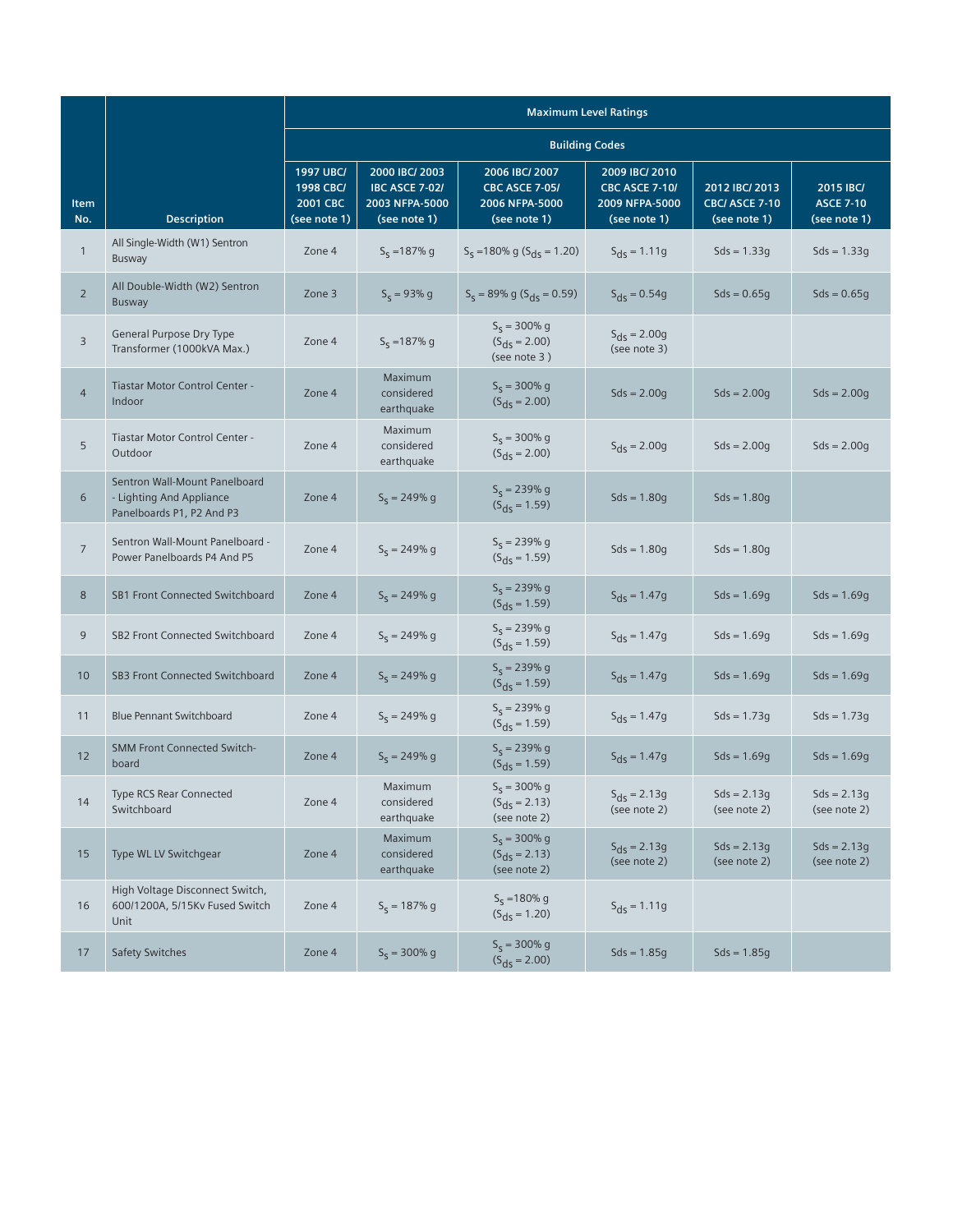## **Notes:**

|  |  | 1. The following notes and conditions are applicable to the compliance levels listed: |
|--|--|---------------------------------------------------------------------------------------|
|  |  |                                                                                       |

| <b>Building code</b>                                                                                                                                                                 | <b>Notes/conditions</b>                                                                                                                                                                                                                                                                                                                                                                                                                                                                                                                                                                                                                                                                                                                                                                                                                                                                                                                                                                                                                                                                                                                                                    |
|--------------------------------------------------------------------------------------------------------------------------------------------------------------------------------------|----------------------------------------------------------------------------------------------------------------------------------------------------------------------------------------------------------------------------------------------------------------------------------------------------------------------------------------------------------------------------------------------------------------------------------------------------------------------------------------------------------------------------------------------------------------------------------------------------------------------------------------------------------------------------------------------------------------------------------------------------------------------------------------------------------------------------------------------------------------------------------------------------------------------------------------------------------------------------------------------------------------------------------------------------------------------------------------------------------------------------------------------------------------------------|
| 1997 UBC/<br>1998 CBC/<br>2001 CBC                                                                                                                                                   | A. The required response spectra are the horizontal and vertical components of the ground motion for the<br>specified zone. Building amplifications, which may or may not be applicable, are not included.<br>B. The required response spectra are not applicable for equipment located in an area with soil profile type SF.<br>Site-specific required response spectra must be developed for those locations.<br>C. The vertical required response spectra developed from the horizontal required response spectra shown may<br>not be applicable to equipment installed within 5 km of the nearest seismic source. Site-specific vertical<br>required response spectra must be developed for those locations.                                                                                                                                                                                                                                                                                                                                                                                                                                                           |
| 2000 IBC/ 2003 IBC/ 2006 IBC/ 2009<br>IBC/2012 IBC/2015 IBC<br>ASCE 7-02/ ASCE 7-05/ ASCE 7-10/<br>2003 NFPA-5000/2006 NFPA-5000/<br>2009 NFPA-5000/<br>2007 CBC/ 2010 CBC/ 2013 CBC | A. The required response spectra are the "worst-case" horizontal and vertical components based the following:<br>a. Maximum considered earthquake spectral response acceleration of xxx% q.<br>b. Equipment located in a building located at a site classified as Site Class A, B, C, or D.<br>c. Equipment located in a concrete and steel, moment-resisting frame building not exceeding 12<br>stories in height with a minimum story height of 10 feet.<br>d. Equipment located anywhere between ground level and roof level<br>B. The 2005 ASCE 7-05, referenced in 2006 NFPA 5000 and in the 2006 IBC, divided various equipment types<br>into more specific components, and increased the requirements for some types of electrical components,<br>including the equipment described in this report, by approximately 4%. Therefore, the compliance levels for<br>subsequent ASCE, NFPA and IBC building codes have been reduced.<br>C. Sds ratings are based on the maximum Required Response Spectra (RRS) in accordance with ICC-ES-AC<br>156, "Acceptance Criteria for Seismic Qualification by Shake-Table Testing of Nonstructural Components<br>and Systems". |

S<sub>5</sub>: Maximum considered earthquake spectral response acceleration parameter at short periods (% g). This value is based on the geographic location of the structure and defines the probability and severity of seismic activity derived from IBC maps. Assigned values range from 0% to 300% g.

 $S_{\text{dc}}$ : Design spectral response acceleration parameter at short periods (g). This parameter is based on  $S_{\text{c}}$ , adjusted for soil properties at installation site. Calculated values range from 0.0 g to 2.13g.

l<sub>p</sub>: Importance factor. This factor (1.0 - 1.5) identifies whether components must be fully operational after a seismic event. An I<sub>p</sub> rating equal to 1.5 is assigned if any of these three conditions apply: the component is required to function for life-safety purposes after an earthquake; the component contains hazardous materials; or the component is in or attached to an Occupancy Category IV structure and it is needed for continued operation of the facility. All other components are assigned an I<sub>p</sub> rating equal to 1.0.

z/h: Ratio (0.0 - 1.0) representing the component mounting height in relation to the the total building height. z is the component mounting height (above ground level) and h is the total building height (above ground level).  $z/h = 0.0$  if the component is mounted at ground level in the building.  $z/h = 1.0$  if the component is mounted on the highest level of the building (on the roof).

- 2. Ratings apply to IBC Occupancy Categories I, II, III and IV; Seismic Design Categories A, B, C and D; Site Classes A, B, C and D. (a) For indoor Type WL low voltage switchgear, the maximum Ip rating is 1.5. If  $z/h = 0$ , Sds = 2.13g. If  $z/h = 1.0$ , Sds = 1.33g. (b) For outdoor Type WL low voltage switchgear, the maximum Ip rating is 1.0,  $z/h = 0$  and Sds = 2.00g.
- 3. For Transformers in Item 3 all encapsulated units 75kVA and below have an Sds = 2.0. All standard ventilated Floor Mounted units have an Sds = 1.6. Consult factory for ventilated designs that require Sds =  $2.0$ .